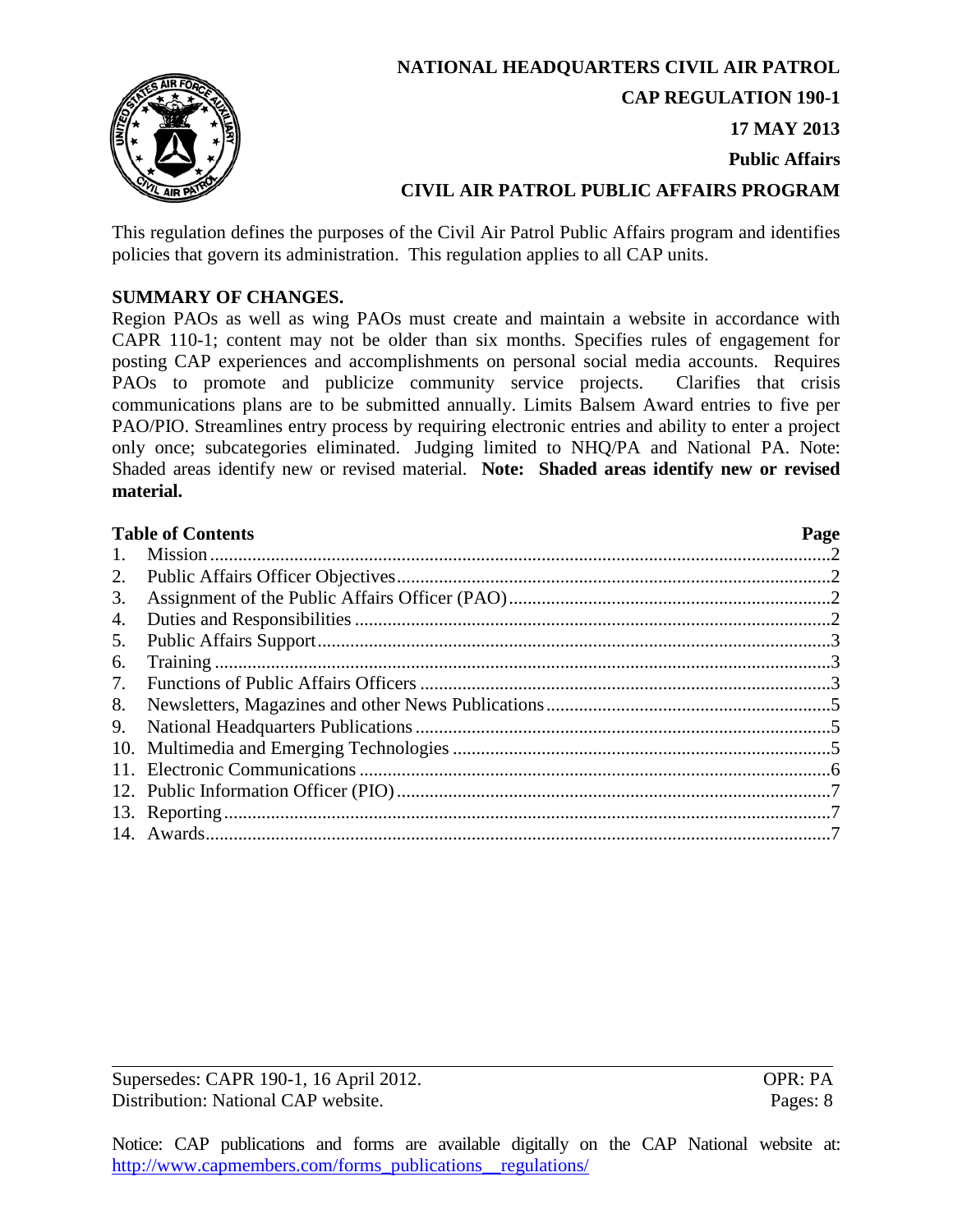<span id="page-1-0"></span>**1. Mission.** The mission of the Civil Air Patrol Public Affairs (PA) program is to inform internal and external audiences of Civil Air Patrol's national importance, safeguard the image and assets of the corporation, and strengthen relations with key audiences and customers, which enables the organization to grow.

### <span id="page-1-1"></span>**2. Public Affairs Officer Objectives.**

**a.** Increase public awareness of CAP, its local, state and national missions, and its contributions to the nation.

**b.** Develop and conduct a comprehensive internal and external public relations plan.

**c.** Promote cooperation between CAP and other aviation organizations, the military, business, industry and civic groups.

### <span id="page-1-2"></span>**3. Assignment of the Public Affairs Officer (PAO).**

**a.** Each unit commander will appoint a qualified individual to be the PAO. Appointed PAOs that are not fully qualified will complete appropriate training within the first 12 months of their assignment (see paragraph 6, below).

**b.** The PAO will be appointed in accordance with current personnel procedures in CAPR 35-1, *Assignment and Duty Status*. The next higher headquarters will also be notified of all PAO appointments.

**c.** In the absence of an assigned PAO, the unit commander is responsible for the duties of the PAO. If the unit commander acts as the unit's PAO for 6 months, he/she will be assigned as the PAO according to current personnel procedures in CAPR 35-1 and is encouraged to enroll in the Public Affairs Officer specialty track.

<span id="page-1-3"></span>**4. Duties and Responsibilities.** The PAO is supervised by the commander. The commander and the PAO, as the commander's delegate, are the official spokespersons for their unit. The higher-headquarters PAOs serve as advisors, mentors and resources for the development and implementation of an effective public affairs program.

**a.** Squadron and flight PAOs are the backbone of the national public affairs program and are primarily responsible for implementation of the program at that level.

**b.** Group PAOs will advise, mentor and support subordinate PAOs in their group on public affairs matters and will conduct an active PA program in support of the unit.

**c.** The wing PAO is the primary resource in conducting a wing-wide public affairs program. Together with the wing commander, the wing PAO will develop goals and objectives for the wing Public Affairs program as part of a PA plan and will advise, mentor and ensure that national, region, and wing objectives are implemented.

**d.** The region PAO serves as a field representative for NHQ/PA and as a liaison among the wing/group/squadron/flight PAOs. He/she will demonstrate leadership in guiding the work of the wing PAOs by developing an annual region PA plan that the wing PAOs can follow in implementing their goals and objectives. Region PAOs serve as advisors and supervisors and consult frequently with subordinate wing PAOs and group/squadron/flight PAOs, when needed or requested.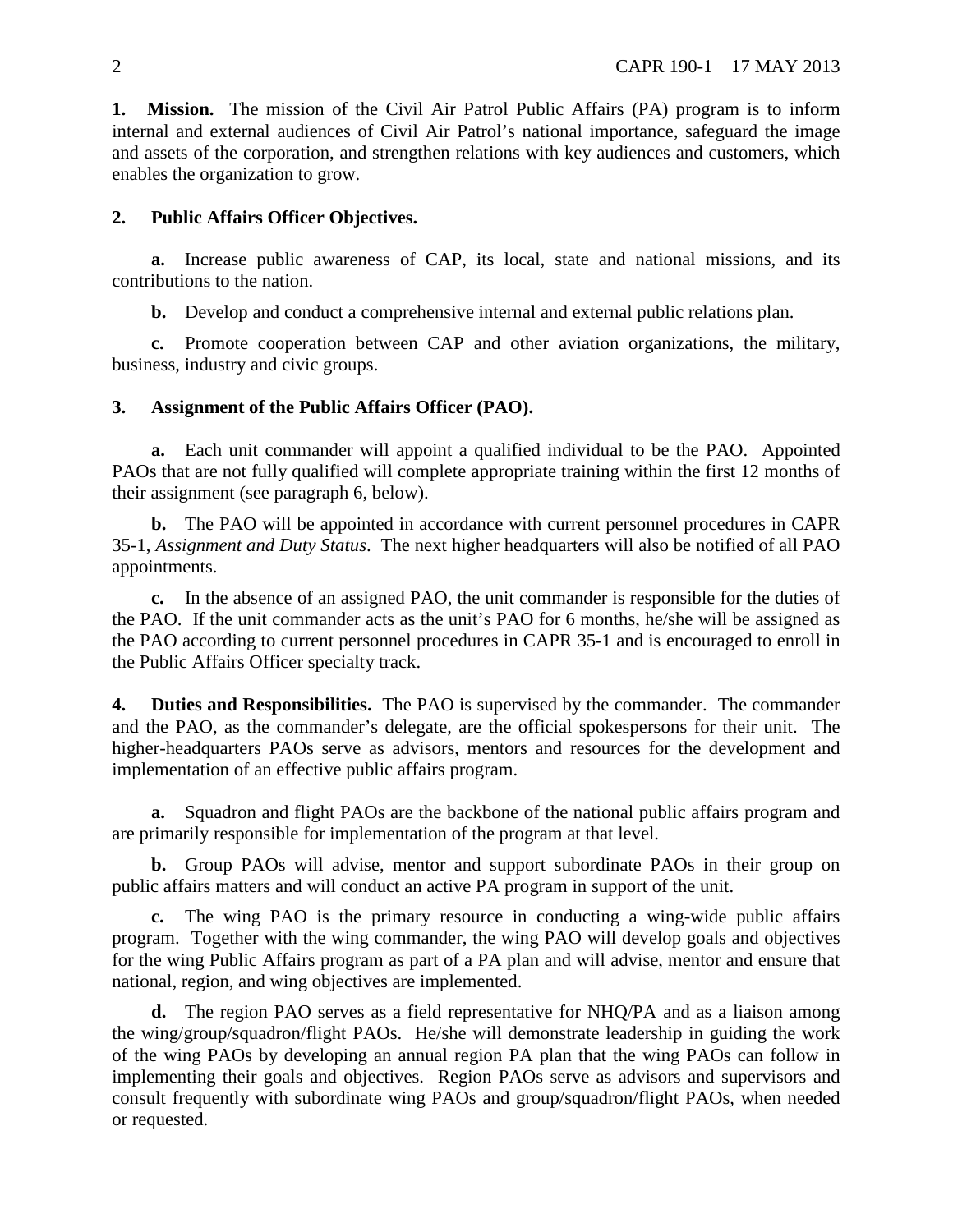**e.** The National PAO reports to the Marketing and Public Affairs Officer. He/she assists the national leadership with media relations, internal information dissemination and community relations for the CAP Public Affairs program. He/she serves as a liaison between the National Headquarters, Public Affairs (NHQ/PA) staff and membership in regards to CAP Public Affairs matters. He/she works in coordination with the NHQ staff to implement, develop and upgrade CAP's Public Affairs program.

**f.** PAOs at all levels will advise and assist their unit commander. PAOs are authorized to advise other commanders, if requested, on issues that have the potential to affect CAP's professional image, or other such matters relating to CAP and the public.

**g.** CAP PAOs and commanders are authorized to work directly with military installation PAOs in support of CAP activities.

### <span id="page-2-0"></span>**5. Public Affairs Support.**

**a.** PAOs are authorized and encouraged to contact higher echelons to request assistance.

**b.** PAOs are authorized and encouraged to contact and develop a working relationship with the NHQ/PA office.

<span id="page-2-1"></span>**6. Training.** PAOs will provide training for subordinate unit PAOs at least annually. In addition, to ensure the success of the Public Affairs program, all PAOs will enroll and participate in available training and resources, including:

**a.** Public Affairs Officer specialty track training CAPP 201, *Specialty Track Study Guide-Public Affairs Officer*, an in-depth public affairs training program leading to the Technician, Senior and Master levels of proficiency.

**b.** How-To Guide for Civil Air Patrol Public Affairs (CAPP 190).

**c.** Group/wing/region/national public affairs training courses, workshops, seminars and field training.

**d.** Seminars and workshops offered by the military and local, state or national organizations as deemed appropriate by the PAO and commander.

**e.** Public Information Officer training as part of the emergency services missions of CAP.

#### <span id="page-2-2"></span>**7. Functions of Public Affairs Officers.**

**a.** Planning. PAOs at the flight/squadron, group, wing and region levels will develop an annual Public Relations plan to promote CAP, its goals and missions for internal and external audiences, and a crisis communications plan to deal rapidly and effectively with emergencies. Step-by-step instructions on how to write each plan are provided on the National Public Affairs website. The Public Relations plan will follow the four-step planning process for public affairs: Step 1 -- Determine PA needs and opportunities; Step 2 -- Establish objectives designed to fulfill needs and opportunities identified in Step 1; Step 3 -- Establish goals and action strategies for each objective; and Step 4 -- State the desired impact envisioned for each goal provided in Step 3. The unit PAO will submit a PA plan annually, including an evaluation of the effectiveness of the previous year's goals, to the wing PAO for review and input. The wing PAO will submit a PA plan annually, including an evaluation of the effectiveness of the previous year's goals, to the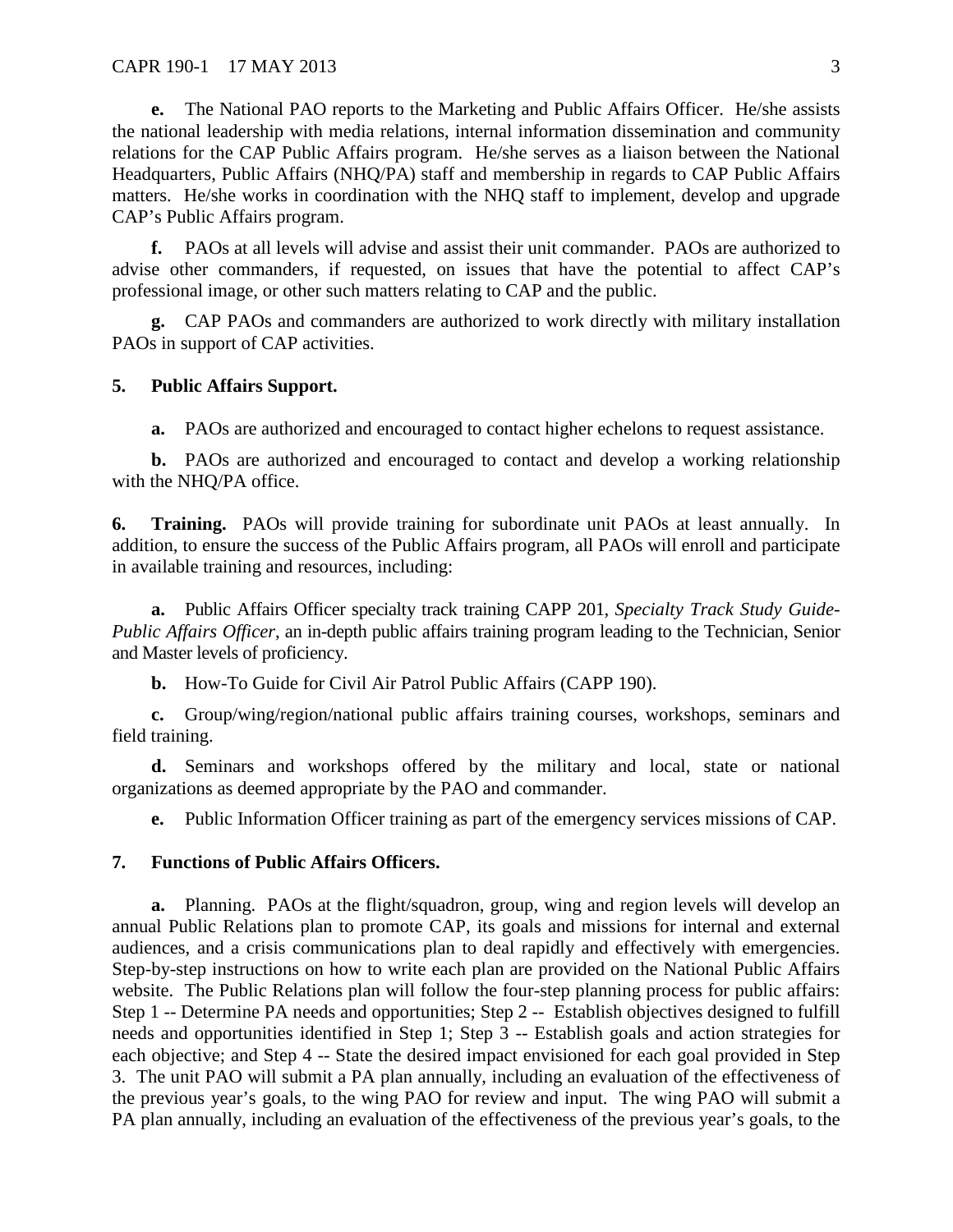region PAO and to NHQ/PA for review and input. The region PAO will submit a PA plan annually, including an evaluation of the previous year's goals, to NHQ/PA and to the National PAO, including an evaluation of the previous year's goals, for review and input. All successive PA plans and corresponding evaluations will be retained in accordance with CAPR 10-2, *Files Maintenance and Records Disposition*.

**(1) External.** PAOs will develop goals and initiatives that help build relationships with external constituencies of Civil Air Patrol and emphasize its importance in the performance of its three congressionally chartered missions of Emergency Services, Aerospace Education and Cadet Programs.

**(2) Internal.** PAOs will develop strategies that emphasize CAP's importance, member recognition, retention and encouragement of member participation in unit/wing/region/ national activities and training.

**(3) PA Crisis Communications Plan.** In consultation with their commanders, PAOs at all levels will develop a crisis communications plan to ensure a rapid and effective response during an emergency that may damage the organization's reputation if mishandled. Unit crisis public affairs plans will reflect guidance outlined in the CAP National Headquarters, *Writing a Crisis Communication Plan*, listed at [http://members.gocivilairpatrol.com/cap\\_national\\_hq/public\\_affairs/.](http://members.gocivilairpatrol.com/cap_national_hq/public_affairs/) All crisis communication plans will be approved by the wing commander or designated representative. Subordinate unit crisis plans will be submitted annually to wing PAOs for review and input. Wing and region crisis plans will be submitted annually to NHQ/PA and to the National PAO for review and input.

## **b. External Information.**

**(1)** Target audiences include local military installations, government agencies, schools, businesses, industry, civic organizations and the media. Community and governmental relations shall not be the exclusive responsibility of the PAO, unless accepted as an additional duty. PAOs should use community service projects as a source for promotional opportunities and publicity.

**(2)** PAOs below the region level will assemble current media contact information to foster working relationships. PAOs will meet periodically with representatives of key media to improve media awareness of CAP and to establish an understanding on the part of the PAO of the information needs and preferences of each media outlet.

**(3)** PAOs will develop standard plans and procedures for external promotion of key events in the unit, such as participation in training and actual missions, awards and promotions, and special unit activities.

**(4)** PAOs will assemble standard materials presenting the background of CAP suitable for distribution to the media, prospective members, partner agency officials and others as needed, including materials developed locally and/or at higher headquarters. The PAO is encouraged to check the National Headquarters website and PAO Toolkit contents regularly for updated materials.

**(5)** PAOs will use available unit, wing and region websites to inform the public about Civil Air Patrol.

**(6)** As National Headquarters adopts or updates positioning statements, slogans, logos and other components of a brand communications program, PAOs will incorporate these elements into their communications with external constituencies, whenever practical.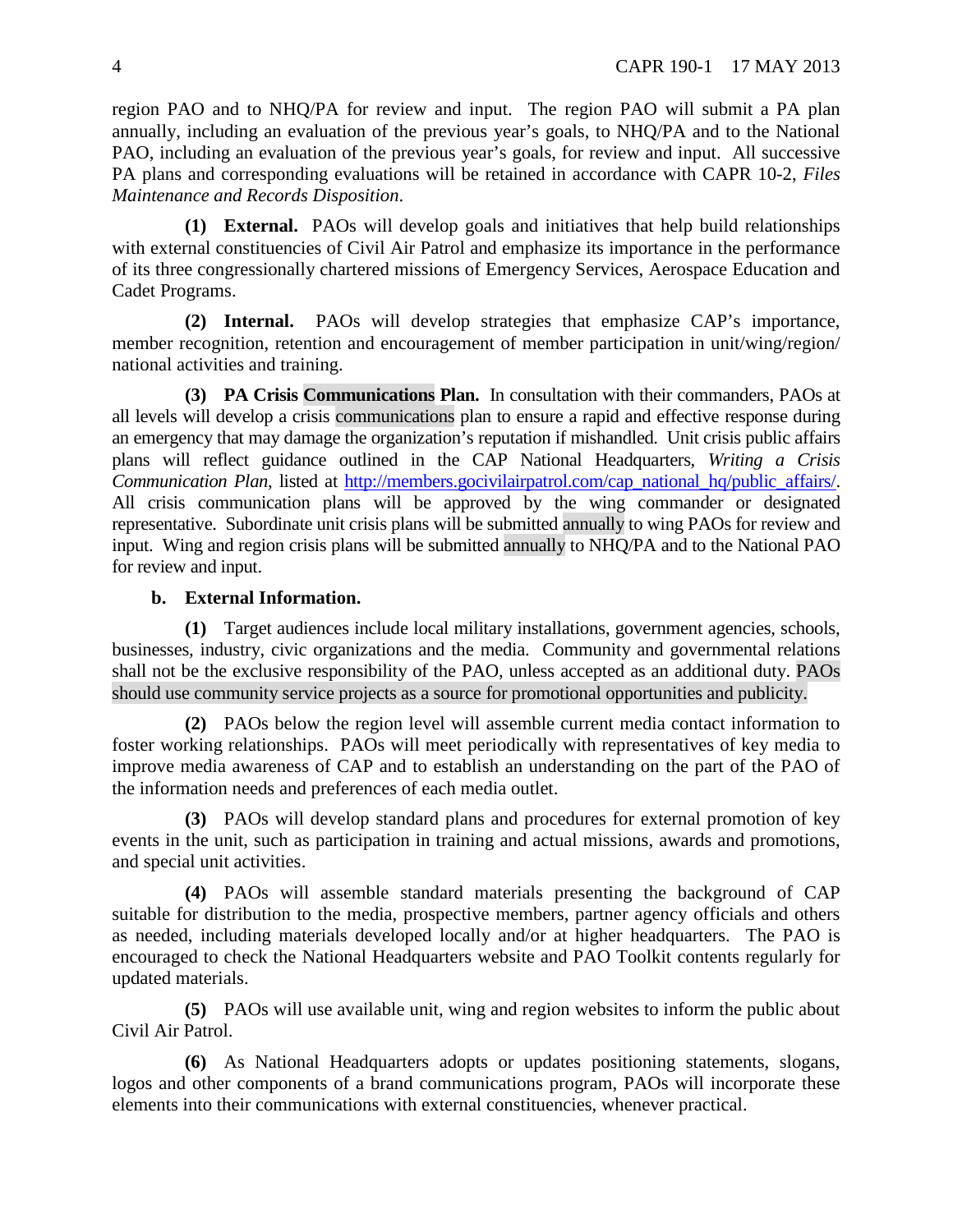**(7)** All PA communications (news releases, public websites, articles, newsletters, photos and the like) will be approved by the commander and written in AP Style (as detailed in *The Associated Press Stylebook*). Official CAP correspondence will be written in accordance with the guidelines in CAPR 10-1.

#### **c. Internal Public Relations.**

**(1)** PAOs will advise the commander on internal public relations strategies and methods in order to conduct an effective program.

**(2)** PAOs will regularly submit news advisories and releases, with photographs whenever possible, to the next higher headquarters. This directive includes PAOs at all levels. While primarily intended for internal "newsletter" purposes, PAOs shall be aware that selected submissions may become part of higher headquarters' external public relations activities.

#### <span id="page-4-0"></span>**8. Newsletters, Magazines and other News Publications.**

**a.** PAOs should publish information that tells success stories, encourages participation in meetings and activities, and presents other information about the unit of interest to internal and external audiences. This information may be published as a hard copy or electronic newsletter/magazine, or by whatever method/format works best for the unit (i.e.: website, social media, etc.).

**b.** A newsletter and/or magazine are not required.If a unit PAO produces a newsletter and/or magazine, at least one copy will be filed in printed form or as a PDF document for later reference, and kept as a permanent historical unit record.

## <span id="page-4-1"></span>**9. National Headquarters Publications.**

**a.** How-To Guide for Civil Air Patrol Public Affairs, the CAP PAO's detailed manual for accomplishing CAP's PA mission.

- **b.** Civil Air Patrol Volunteer magazine, CAP's internal and external publication.
- **c.** VolunteerNow, a CAP-wide collection of news online.

#### <span id="page-4-2"></span>**10. Multimedia and Emerging Technologies.**

**a.** Quality still photography, videography and audio materials are essential to telling the CAP story to internal and external constituencies. The PAO shall ensure that all distributed multimedia materials, including those distributed by emerging technologies, shall be in good taste, with members shown in proper uniform, depicting the diverse and multifaceted missions and opportunities of CAP membership. Whenever possible, multimedia materials will also depict the diversity of CAP's membership with regard to race, sex (gender), age, religion, national origin, and/or disability.

**b.** Photographs meeting stipulations in paragraph 10a, above, will be submitted to internal and external publications, along with information to be used in preparing captions. These submissions will include photo credits.

**c.** The Public Affairs Officer will have access, on a non-conflicting basis, to CAP-owned equipment, including camera and computer technology. The PAO will coordinate with other unit staff to ensure this equipment is available to other members as appropriate.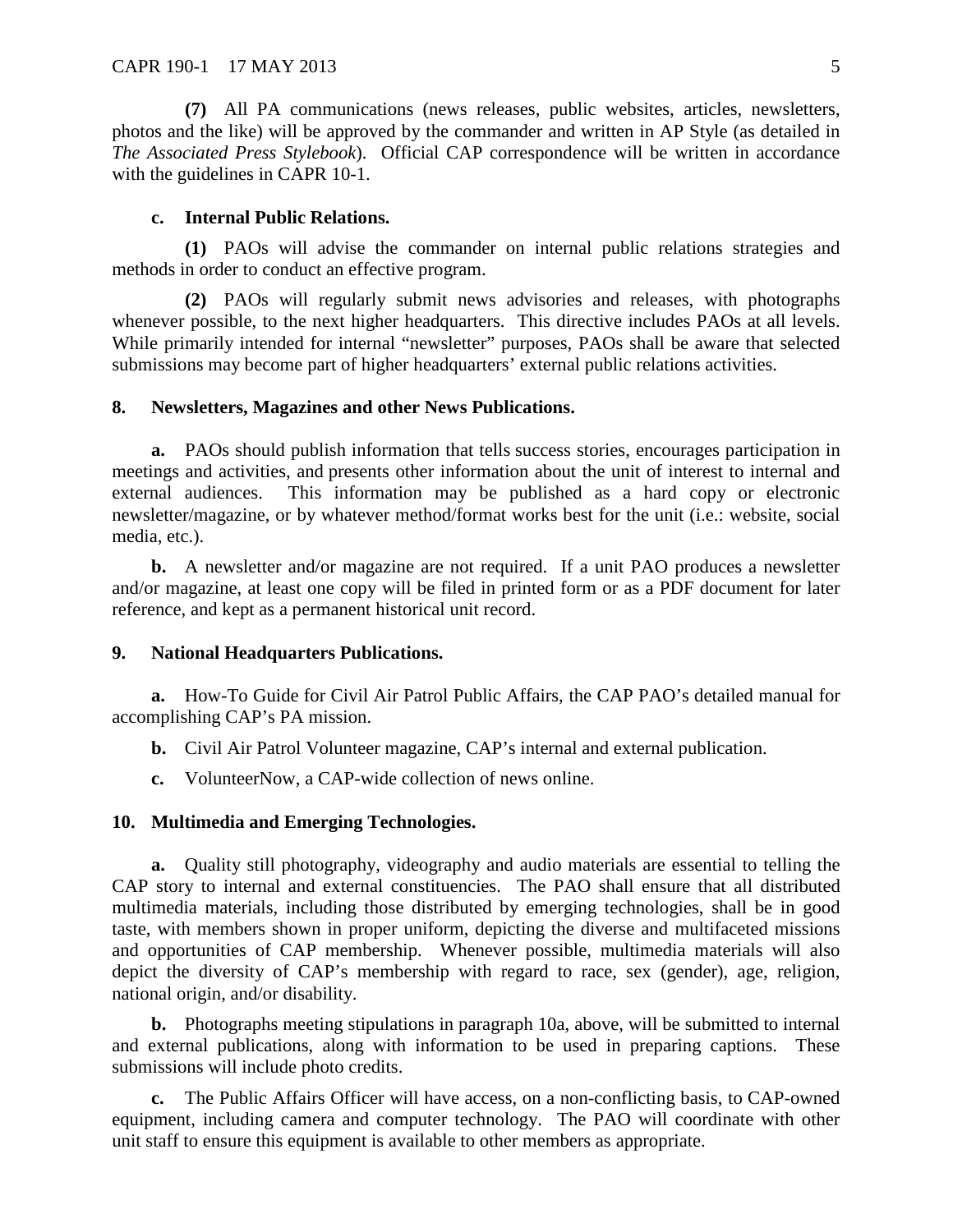**d.** Photo Releases. Photos and video taken in public circumstances may be published or distributed (including images posted on the World Wide Web) without specific written or verbal permission, unless local law requires more specific permission.

**(1)** CAP will not publish identifying information other than name, grade and general locale of the individual's unit of assignment, limited to city, state and flight/ squadron/group/wing/region name.

**(2)** CAP will obtain written permission from identifiable individuals appearing on photographs that are used for commercial purposes, including paid advertising purchased by CAP, but not including official publications and websites produced by CAP staff.

**(3)** When individual circumstances cause members to request that they not appear in photographs distributed by CAP, Public Affairs staff and any member serving as a CAP photographer shall make a good-faith effort to comply with the request.

**(4)** None of the provisions in this section will be interpreted as applying to legitimate news organizations or to members conducting photography for personal rather than corporate purposes, unless such photos and video are later adopted for corporate use.

## <span id="page-5-0"></span>**11. Electronic Communications.**

**a. Website.** PAOs at the wing and region levels, in conjunction with the information technology officer and/or commander designee, will create and maintain their unit website in accordance with CAPR 110-1. The PAO will have authority over the content of all web pages visible to the public and will keep the website accurate and current with assistance from other officers as is necessary. Information posted, unless timeless in content, will not be older than 6 months.

**b. Social Media.** All levels of CAP, from flights and squadrons to National Headquarters, are encouraged to create and use social media to help reach out to their membership, potential members, friends of CAP and the general public by telling CAP stories on unit social networking sites. Units are not required to use social media, but are encouraged to do so as resources allow. The responsibility for use of social media by CAP units rests with the unit commander and will be overseen by the unit PAO or a member designated by the commander under the direction of the unit PAO. The unit PAO will ensure that CAP social media operations will:

**(1)** Be conducted in accordance with existing CAP regulations and will not violate Operational Security (OPSEC) requirements.

- **(2)** Respect copyrights and trademarks in content.
- **(3)** Be maintained and kept fresh, interesting and relevant.

**(4)** Use links to nationally produced multimedia, CAP news releases, articles and images, as deemed appropriate.

**c. Social Engagement.** PAOs at every level will encourage members of their unit to talk about their positive CAP experiences and accomplishments on their personal social media accounts, as well as address questions, acknowledge comments and contribute to conversations about CAP. CAP members are not required to advocate for CAP on their personal social media accounts, but are encouraged to do so. The unit PAO will counsel their unit members that when representing CAP online they should:

**(1)** Identify themselves as a CAP member.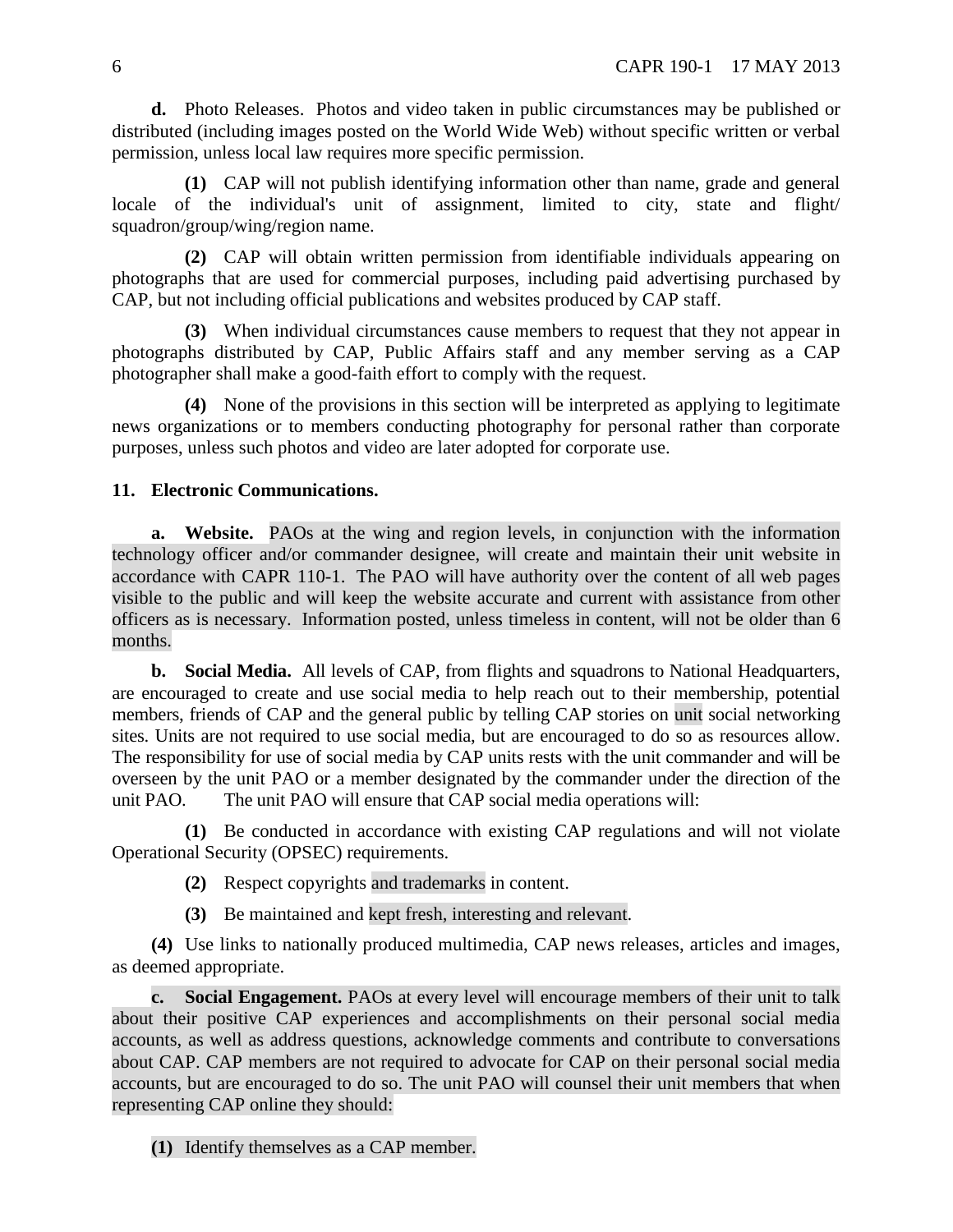- **(2)** Be polite and respectful.
- **(3)** Respond with a thank you when receiving praise.
- **(4)** Provide accurate information.

**(5)** Refer a question that can't be answered by them to someone in the chain of command who can.

<span id="page-6-0"></span>**12. Public Information Officer (PIO).** One of the best opportunities for CAP to get its message out to the public is when the organization is supporting emergency services missions for state and local communities. Public affairs and media relations issues are handled by specially qualified personnel called PIOs or their supervisors or by incident commanders (IC) if a PIO has not been appointed. In accordance with CAPR 60-3, CAP Emergency Services Training and Operational Missions, information that is releasable to the public on CAP missions should be given promptly to news media representatives. In addition, public awareness and understanding of CAP resulting from the efforts of the PIO can play a vital role in recruitment and retention, as well as government and community relations. The PIO provides and receives critical information, advises the incident commander, protects the image of CAP and provides timely information to the public affairs staff of each higher headquarters.

**a. Training.** In order to serve as a PIO, the individual will complete the required training and certification in accordance with CAPR 60-3 and CAPP 201.

**b. Appointment.** A PIO, fully qualified in accordance with current PIO training requirements or a trainee under supervision as outlined in CAPR 60-3, may be appointed at the discretion of the incident commander (IC) for any training or actual mission. ICs will fulfill the responsibilities of the PIO if one is not appointed. Assignment of a PIO is mandatory for all actual emergency services missions (not training) lasting or expected to last more than 48 hours, including, but not limited to, missing aircraft, missing persons, disaster relief or other humanitarian aid operations. Some missions, like counterdrug or homeland security operations, may require additional discretion and/or little to no dissemination of public information; the CAP National Operations Center or National Headquarters Public Affairs may limit or edit what CAP ICs and/or PIOs release.

<span id="page-6-1"></span>**13. Reporting.** Higher CAP echelons below NHQ may establish quarterly reporting requirements for their subordinate unit public affairs activities. In such cases, reporting requirements will avoid an unreasonable administrative burden. These reports may be issued electronically.

<span id="page-6-2"></span>**14. Awards.** Each year, Civil Air Patrol recognizes the Public Affairs Officer at any level (unit, group, wing and region) who excels in conducting and managing an exceptional public affairs program.

**a.** The Colonel Robert (Bud) V. Payton Public Affairs Officer of the Year award recognizes the PAO who epitomizes the Public Affairs program of CAP. The award is presented to the PAO at any level of the organization who provides outstanding and exemplary support for the CAP Cadet Program, Aerospace Education Program and Emergency Services Program and has a Public Affairs plan that greatly enhances the perceived value of Civil Air Patrol to the community.

**(1)** By 15 January. Unit commanders should submit nominations to the wing commander for consideration.